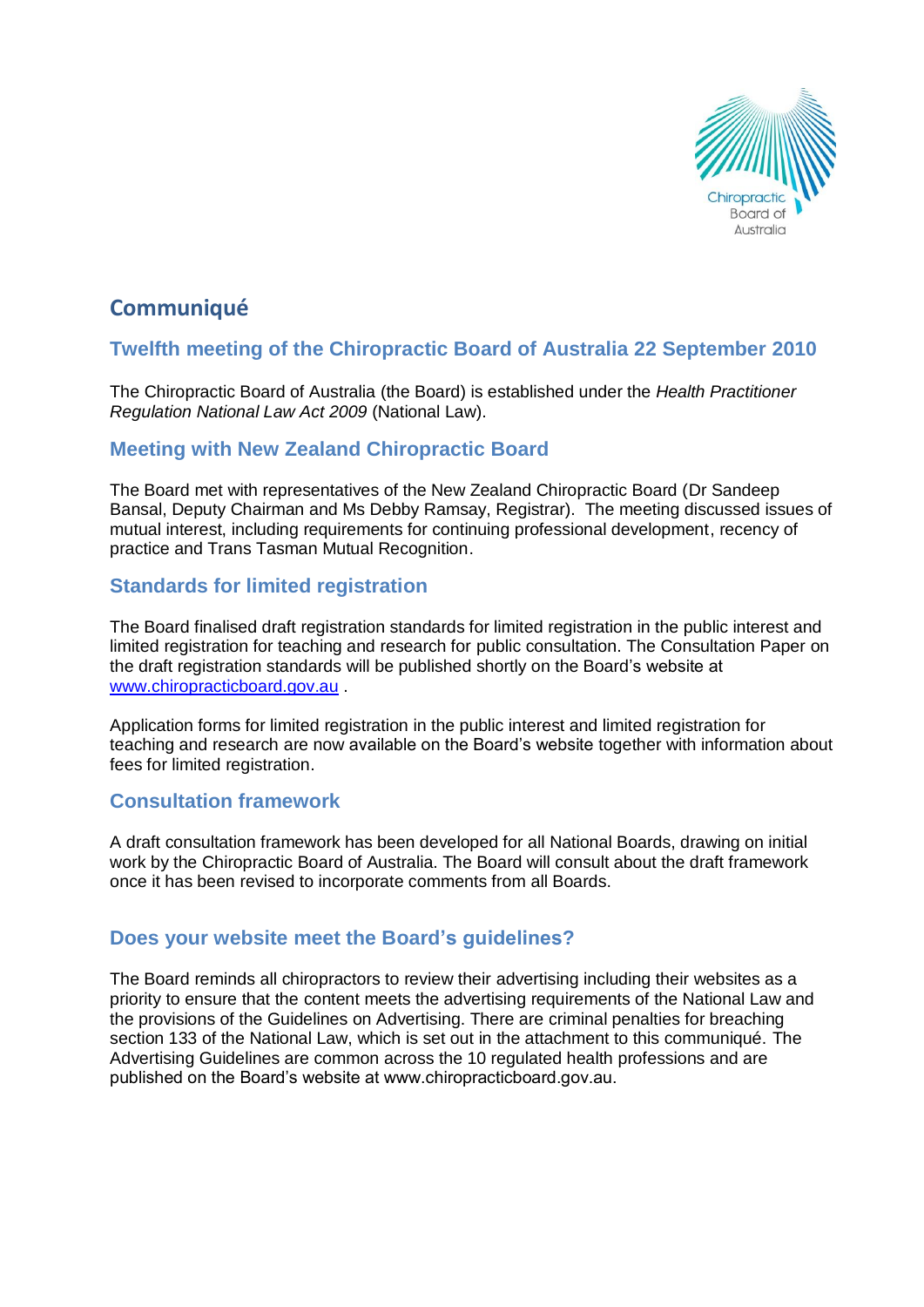# **Continuing Professional Development (CPD)**

The Board has recently published CPD Guidelines which require practitioners' formal learning activities to be assessed and approved by a Board-approved body (including quantum of hours). The Board has approved the Chiropractors' Association of Australia (National) Limited (CAAN) and the Chiropractic and Osteopathic College of Australasia (COCA) as the approved bodies to assess and approve formal learning activities for CPD from 1 October 2010.

On 22 September, the Board endorsed the process developed by CAAN and COCA to assess formal learning activities. Details of the final assessment process are published on the Board's website at [www.chiropracticboard.gov.au.](http://www.chiropracticboard.gov.au/)

### **Compliance timeframes**

The Board is phasing in its CPD requirements. When chiropractors renew in the first year of the national scheme, they do not have to declare that they have met the requirements for 25 hours CPD and a current senior first aid certificate. Instead, chiropractors will be asked to declare that they intend to meet the first aid and pro rata CPD requirements during the period of registration until they next renew.

The Board is also providing chiropractors with extra time to complete the CPD requirements during the first renewal period. Chiropractors will be able to count CPD hours completed between 1 July 2010 and 30 November 2011 towards their declaration of compliance for the period 1 December 2010 to 30 November 2011. In future years, chiropractors will need to meet the requirements during the 12-month annual registration period. Chiropractors will need to hold a current first aid certificate when they renew for the period 1 December 2011 to 30 November 2012.

### **Communicating with you**

The Board is continuing to collect email addresses from registered chiropractors to enable efficient future communication from the Board. When you receive your user id and password from AHPRA, please log in and add your email address to your contact details, so we can communicate with you regularly. The Board is aware that registered practitioners are busy professionals and will only use email communication appropriately.

Dr Phillip Donato **Chiropractor** Chair, Chiropractic Board of Australia 29 September 2010